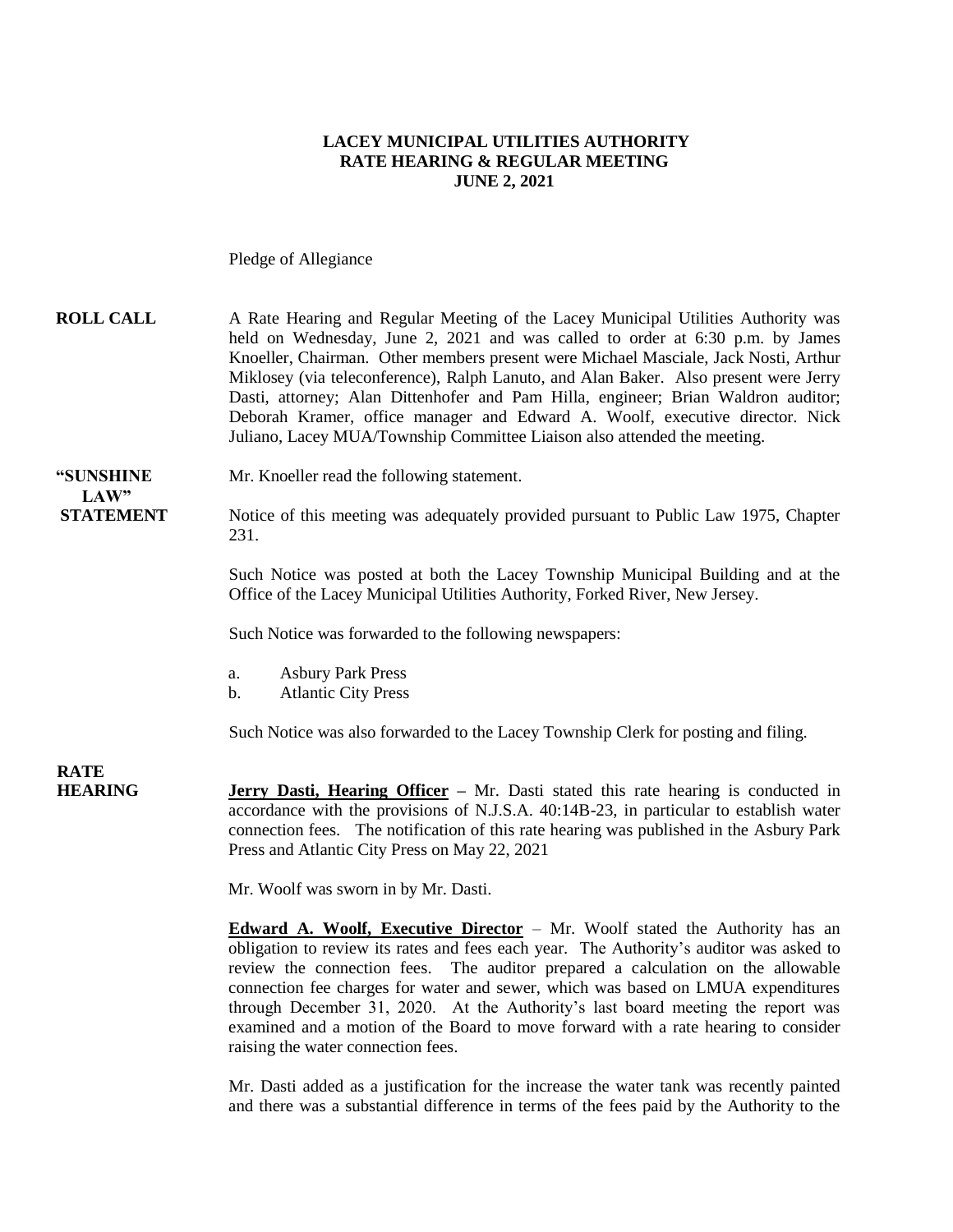painting contractor this year as opposed to the one that was painted last time. Additionally, this is an accountable project that should be paid for by all new users. Mr. Knoeller pointed out it cost as much to paint it this time as it cost to build it.

### **COMMISSIONERS**

**COMMENTS** Mr. Knoeller asked that the auditor's computed allowable connection fee charges indicating the extent of the maximum connection fees be entered into evidence. Mr. Dasti stated it will be marked as Exhibit 2.

## **PUBLIC**

**TESTIMONY** There was no public testimony.

### **FORMAL**

**ACTION Resolution 2021-26 – Establishing Water Connection Fees** - A motion was made by Mr. Nosti and seconded by Mr. Lanuto to adopt *Resolution 2021-26, Resolution of the Lacey Municipal Utilities Authority, County of Ocean, State of New Jersey, Establishing Water Connection Fees effective June 15, 2021.* Roll call vote: Nosti-Yes; Lanuto-Yes; Miklosey-Yes; Masciale-Yes; Knoeller-Yes. Motion passed.

#### **OF MINUTES Regular Meeting of May 5, 2021** - A motion was made by Mr. Masciale and seconded by Mr. Lanuto to approve the minutes of the Regular Meeting of May 5, 2021. Roll call vote: Masciale-Yes; Lanuto-Yes; Miklosey-Yes; Nosti-Yes; Knoeller-Yes. Motion passed.

### **EXECUTIVE DIRECTOR'S**

**APPROVAL**

**REPORT Cash Balance Report - Period Ending April 30, 2021** - Mr. Woolf summarized the cash balances for period ending April 30, 2021 as follows: Total cash balance for the unrestricted accounts were \$10,909,730.08, with earnings of \$14,482.18. Total cash balance for the restricted accounts held by the trustee were \$2,972,194.57, with earnings of \$3,869.30. Current period interest on the restricted and unrestricted accounts was \$18,351.48. Year-to-date earnings on all interest bearing accounts were \$71,857.84.

> **OCUA** – Mr. Woolf reported the OCUA bill has increased substantially. He directed the sewer department to perform inspections of the sewer system. Quite a few leaks have been detected and he is working on getting a contractor in to repair those leaks. He is confident there will be a significant decrease once those repairs are done.

# **BUSINESS**

**REPORT** The business report was submitted for review.

# **ENGINEER'S**

**REPORT Resolution 2021-27 – Preliminary Sewer and Water Approvals – ARYA Properties Subdivision – Various Blocks and Lots** – Mr. Dittenhofer reported his office received the applications and plans for preliminary sewer and water approvals for ARYA Properties Subdivision. The applicant is proposing to construct a 25-lot subdivision between the terminus of Wildwood Road and Salt Spray Drive. The applicant proposes to service the site with an on-site 8" PVC water main extension and dedicated water services to each unity. The applicant proposes to provide sanitary sewer service to the site by constructing an 8" SDR-35 PVC gravity sewer main extension on-site with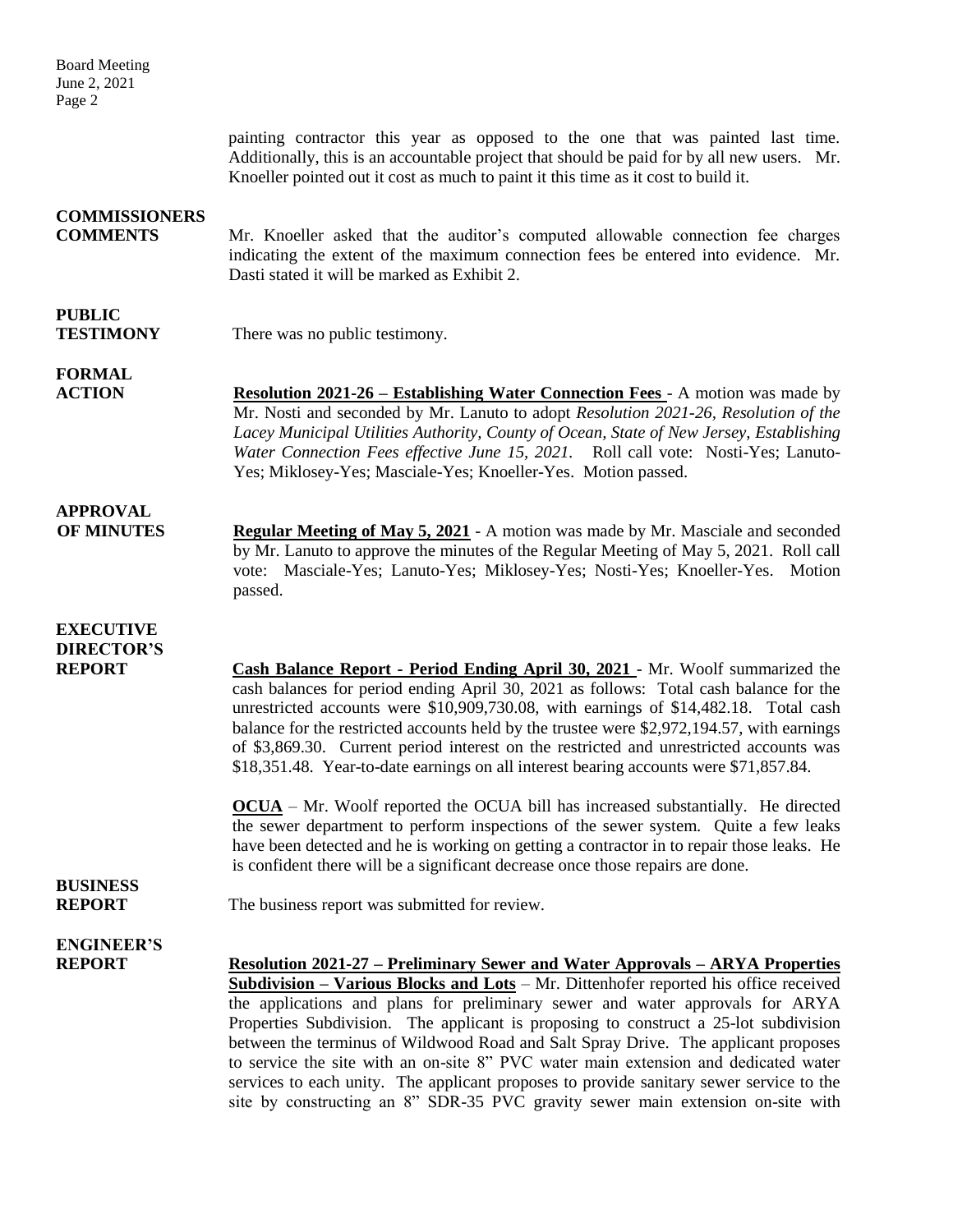individual services provided to each lot as well. On recommendation by the Authority's engineer, a motion was made by Mr. Masciale and seconded by Mr. Nosti to adopt *Resolution No. 2021-27, Resolution of the Lacey Municipal Utilities Authority, County of Ocean, State of New Jersey, Preliminary Sewer and Water Approval, AYRA Properties Subdivision, Various Blocks and Lots.* Roll call vote: Masciale-Yes; Nosti-Yes; Lanuto-Yes; Miklosey-Yes; Knoeller-Yes. Motion passed.

**Solar System** – Mr. Dittenhofer reported his office issued Notice to Proceed May 6, 2021. Change order is to be proceeded to increase the total DC Wattage at the Treatment Plant No. 2 to 66,660 DC Watts.

**Repainting of Tank No. 1** – Mr. Dittenhofer reported interior bowl painting is complete. Punch list items still remain on contract.

**Route 9 Watermain Extension** – Mr. Dittenhofer reported construction is complete. His office recommend payment No. 1 in the amount of \$300,076.00.

**Antenna Read and Meter/MXU Replacement Phase 1 –** Mr. Dittenhofer reported specifications for the Phase 1 fixed base antenna read system and MXU replacements is being prepared.

**Cleaning, Televising Sewer Rehabilitation** – Mr. Dittenhofer reported specifications for sewer cleaning, televising and grouting of sanitary sewer identified as high infiltration areas.

**EPA Risk and Resiliency Plan and Emergency Response Plan** – Mr. Dittenhofer reported his office is finalizing plans to meet the submission deadline of June 30, 2021.

**Pole Barn** – Mr. Dittenhofer reported specifications for the pole barn are being prepared for bidding.

# **ATTORNEY'S**

**REPORT Lacey MUA ADS Collura, Christina** - Mr. Dasti recommended this issue be discussed in closed session due to potential litigation.

> **Mandatory Water Hookup** – Mr. Dasti stated his office communicated with various property owners in the vicinity of the former Oyster Creek Nuclear Power Station. At this point, he is not aware of any additional property owners, other than Holtec, who is compelled and required to connect to the Authority's water main extension. Dialog should be started with representatives of Ocean Township, as well as correspondence be forwarded to NJDEP indicating the Authority has sufficient water capacity to service neighboring municipalities, and therefore, neighboring municipalities need not consider applying for a permit to drill new wells into the granular aquifer.

# **AUDITOR'S**

**REPORT** Accountant's Status Report – Month Ended April 30, 2021 – Mr. Waldron reported sewer revenues had an unfavorable variance for the month, but favorable on water. Sewer and water expenses had an unfavorable variance for the month, year to date favorable. Sewer and water user charges were both unfavorable for the month. His office is still waiting for information from the State to finalize the audit.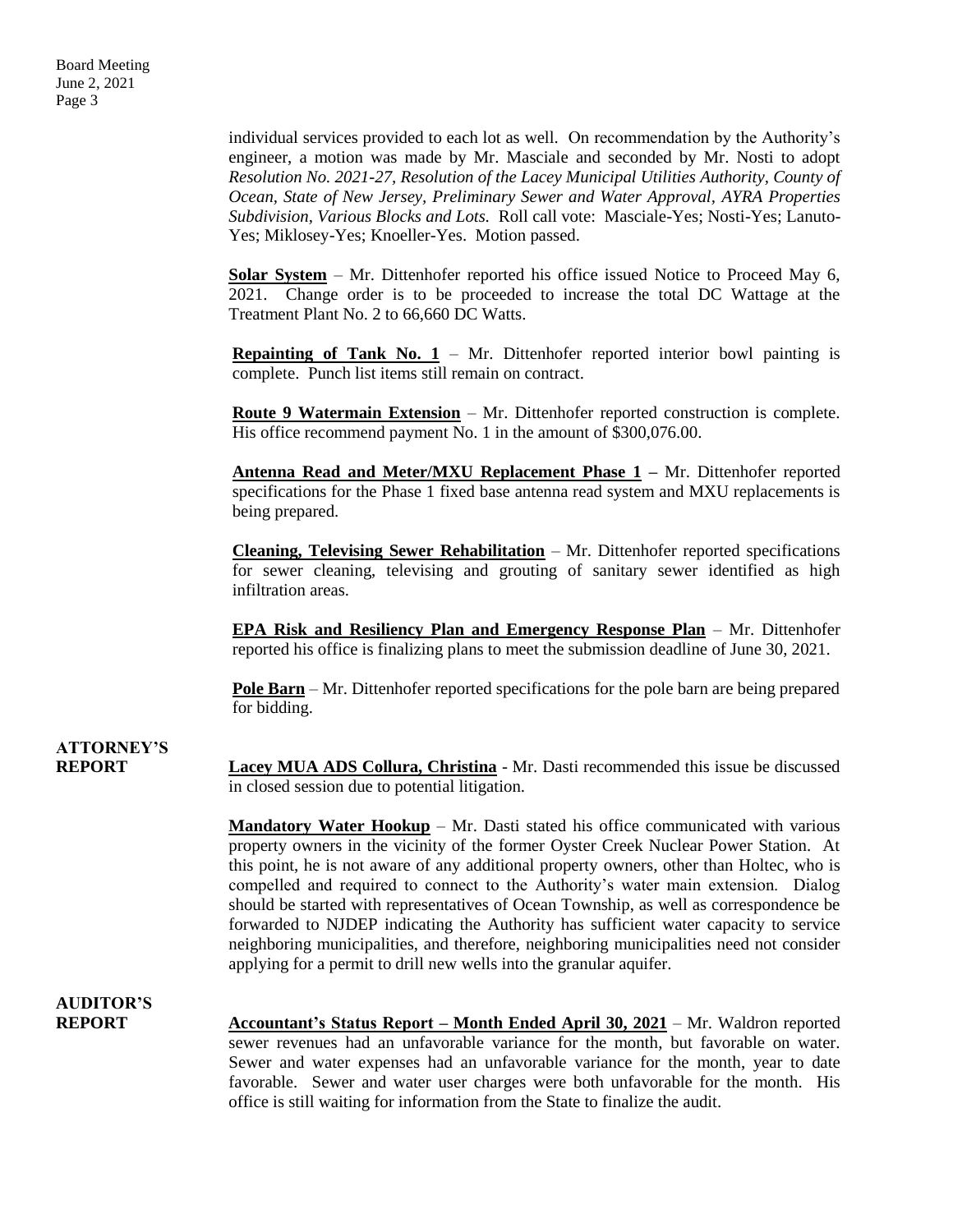Board Meeting June 2, 2021 Page 4

#### **CORRESPONDENCE**

There was no correspondence to discuss.

## **OLD**

**BUSINESS** Mr. Knoeller asked for an update on pricing for the water lateral under Route 9 to service the Holtec property. Ms. Hilla stated Remington & Vernick are looking at getting alternative quotes.

> Mr. Woolf stated Governor Murphy's executive order banning penalties and shut-offs is due to expire on June 30<sup>th</sup>. Will the Authority begin charging penalties and shut-offs after this date. Mr. Knoeller stated penalties and shut-offs will resume from the point of June  $30<sup>th</sup>$  onward only. In regards to shut-off notice, Mr. Dasti stated if customers are delinquent on their principle the Authority has the right to issue shut-off notices.

## **NEW**

**BUSINESS** There was no new business to discuss.

### **PUBLIC BUSINESS/**

**COMMENT** There was no public business/comment.

## **PAYMENT OF**

**VOUCHERS WHEREAS**, the members of the Lacey Municipal Utilities Authority carefully examined all vouchers presented for payment of claims;

> **NOW, THEREFORE, BE IT RESOLVED** by the Lacey Municipal Utilities Authority that:

> 1. Said vouchers in the sum of \$1,023,076.95 be and the same are hereby approved to be paid.

2. Said vouchers are listed on the attached computer check register.

A motion was made by Mr. Lanuto and seconded by Mr. Nosti to adopt the above Resolution. Roll call vote: Lanuto-Yes; Nosti-Yes; Miklosey-Yes; Masciale-Yes; Knoeller-Yes. Motion passed.

**CLOSED** 

#### **SESSION RESOLUTION**

**WHEREAS,** Section 8 of the Open Public Meetings Act, Chapter 231, Public Law 1975 permits the exclusion of the public from a meeting in certain circumstances;

**WHEREAS**, this public body is of the opinion that such circumstances presently exist.

**NOW, THEREFORE, BE IT RESOLVED** by the Lacey Municipal Utilities Authority, County of Ocean and State of New Jersey as follows: